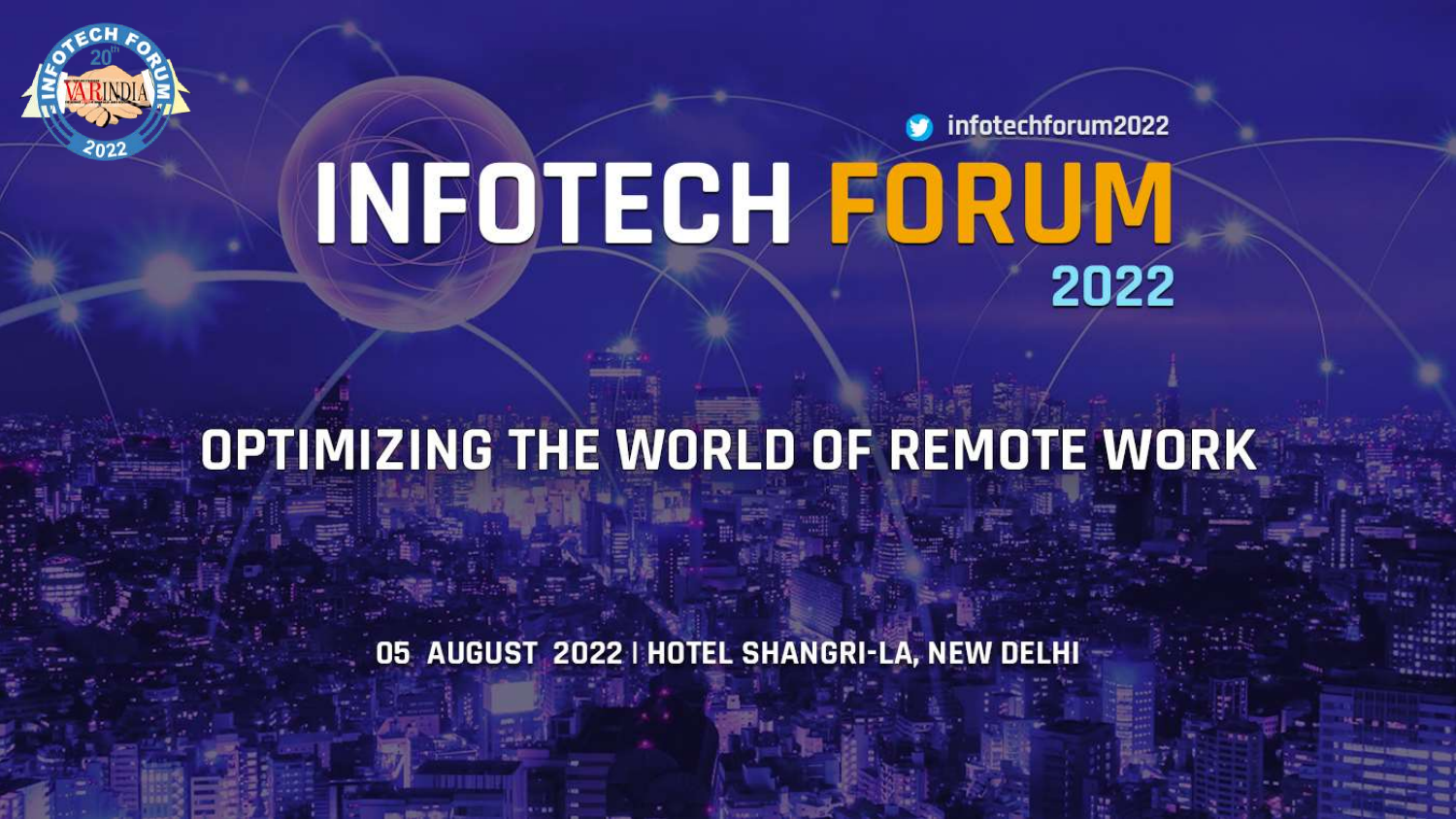#### **Previous Year Event- 2021**

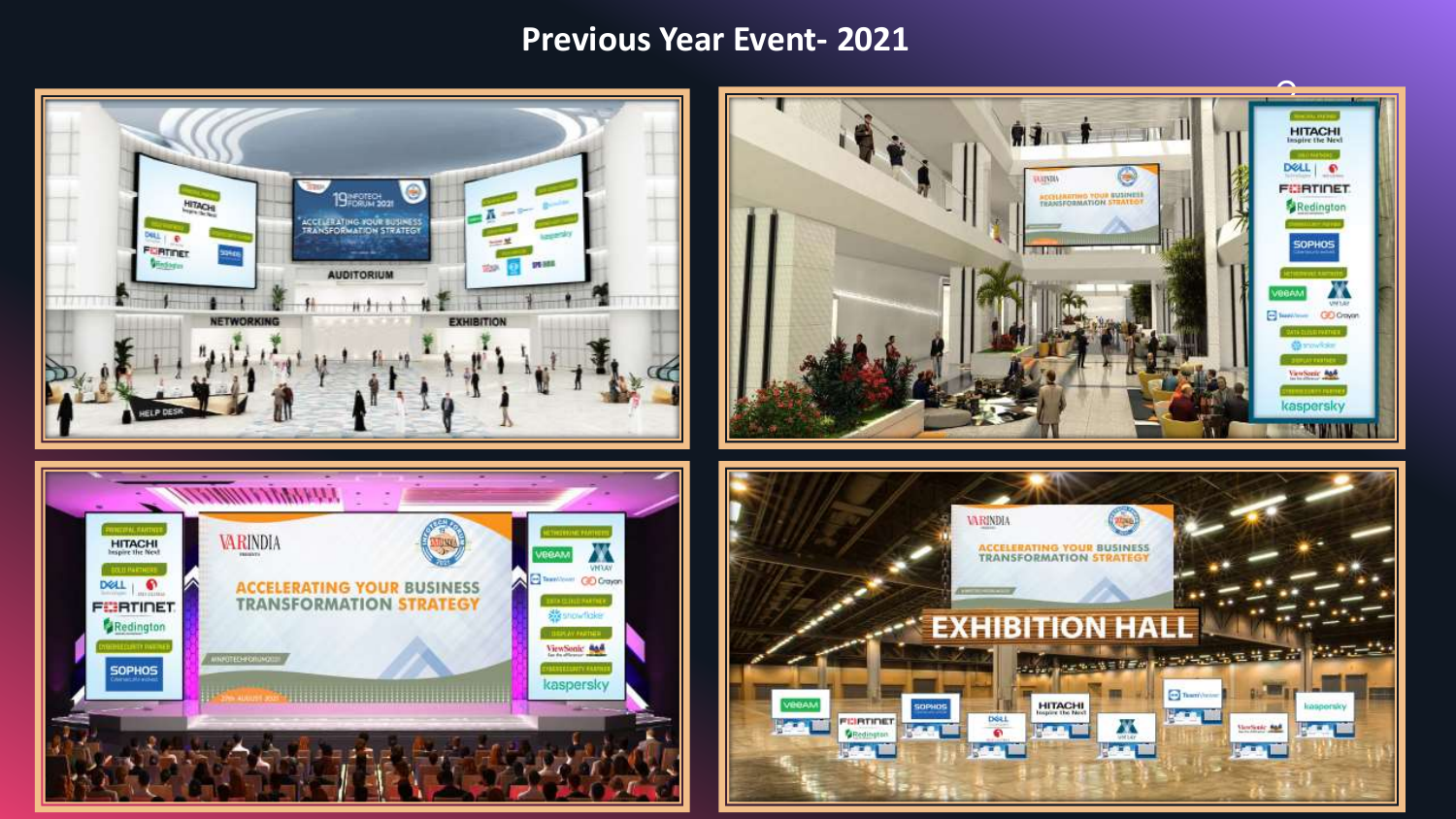## About Infotech Forum



India's leading technology publication house bringing its 11th edition of the BRAND BOOK on the technology Industry to reach out to the enterprise buyers. The Brand Book is going to be unveiled over a large customer event (Infotech Forum). The 20th edition of the Infotech Forum is going to witness 500 Technologists from across the country to join.

The Infotech Forum in its 20<sup>th</sup> edition provides technology know-hows and implements news to those who evaluate, invest, and manage IT infrastructure of organizations. Business and Social becomes personalised, from algorithms on Instagram and Facebook to Spotify, extreme levels of personalization consume our communication and entertainment tools.

The Brand Book will speak on how you promote brand recall for your organisation. It is all about building the right associations between your company and your customers. There is a clear direction to the marketing leaders for the market development with a strategic step taken by a company to develop the existing market rather than looking for a new market. The company looks for new buyers to pitch the product to a different segment of consumers in an effort to increase sales.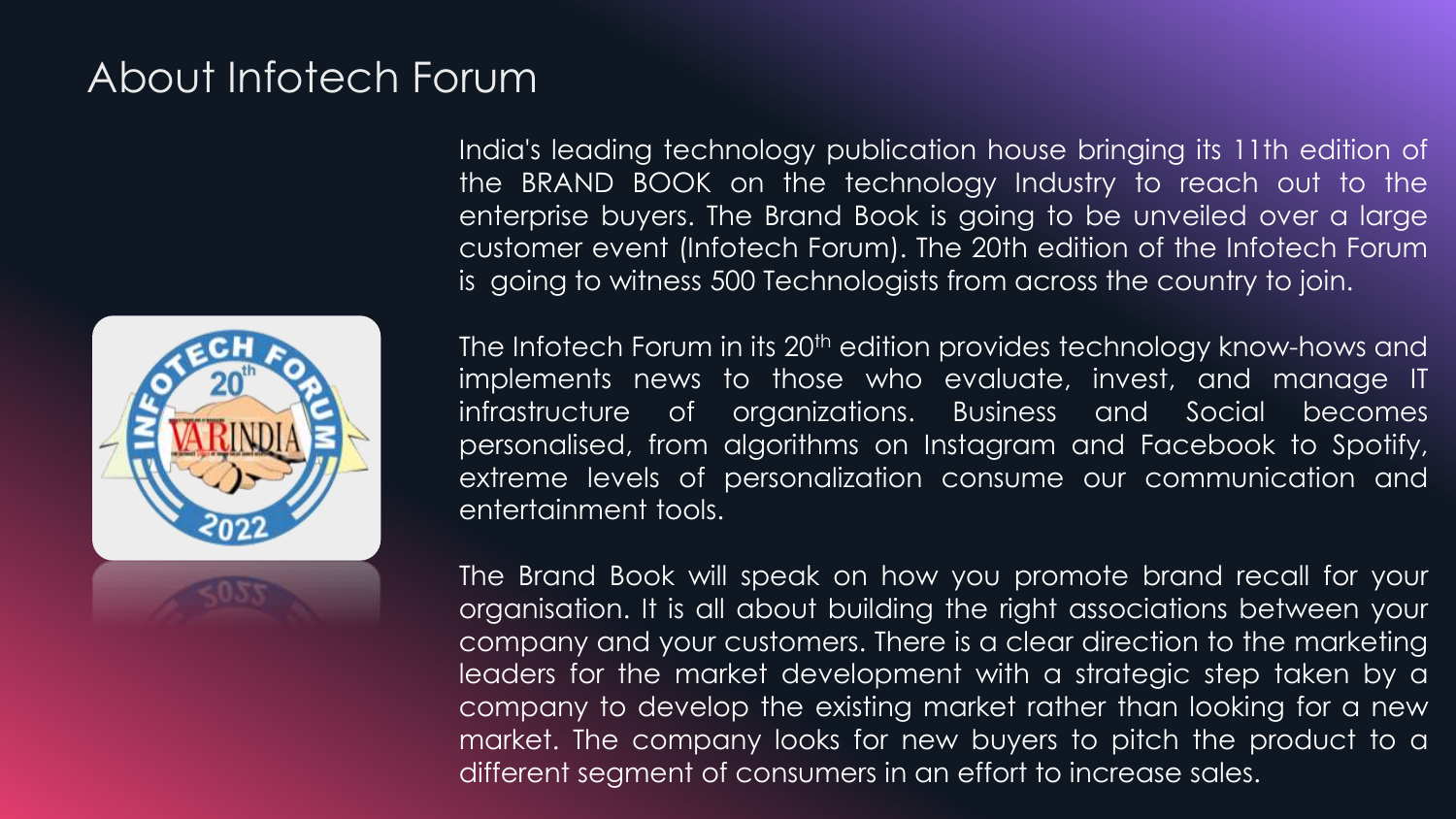## End customers and VARs to attend Infotech Forum

**VARINDIA** events are the benchmark among IT Companies and partners **(VARs)** for creating a single platform for discussing & introducing new technologies and sharing feedback to bridge the gap between vendors and channels.

**As businesses grapple with the acute disruption brought on by COVID-19, the lessons of chronic disruption like digital transformation are proving useful.**

OEMs **Distributors DSIS DSPS DISV** 

#### **End Customers**

| <b>CIO</b>     | 32% |
|----------------|-----|
| <b>CTO</b>     | 18% |
| <b>CISO</b>    | 30% |
| <b>HEAD-IT</b> | 13% |
| CEO            | 7%  |





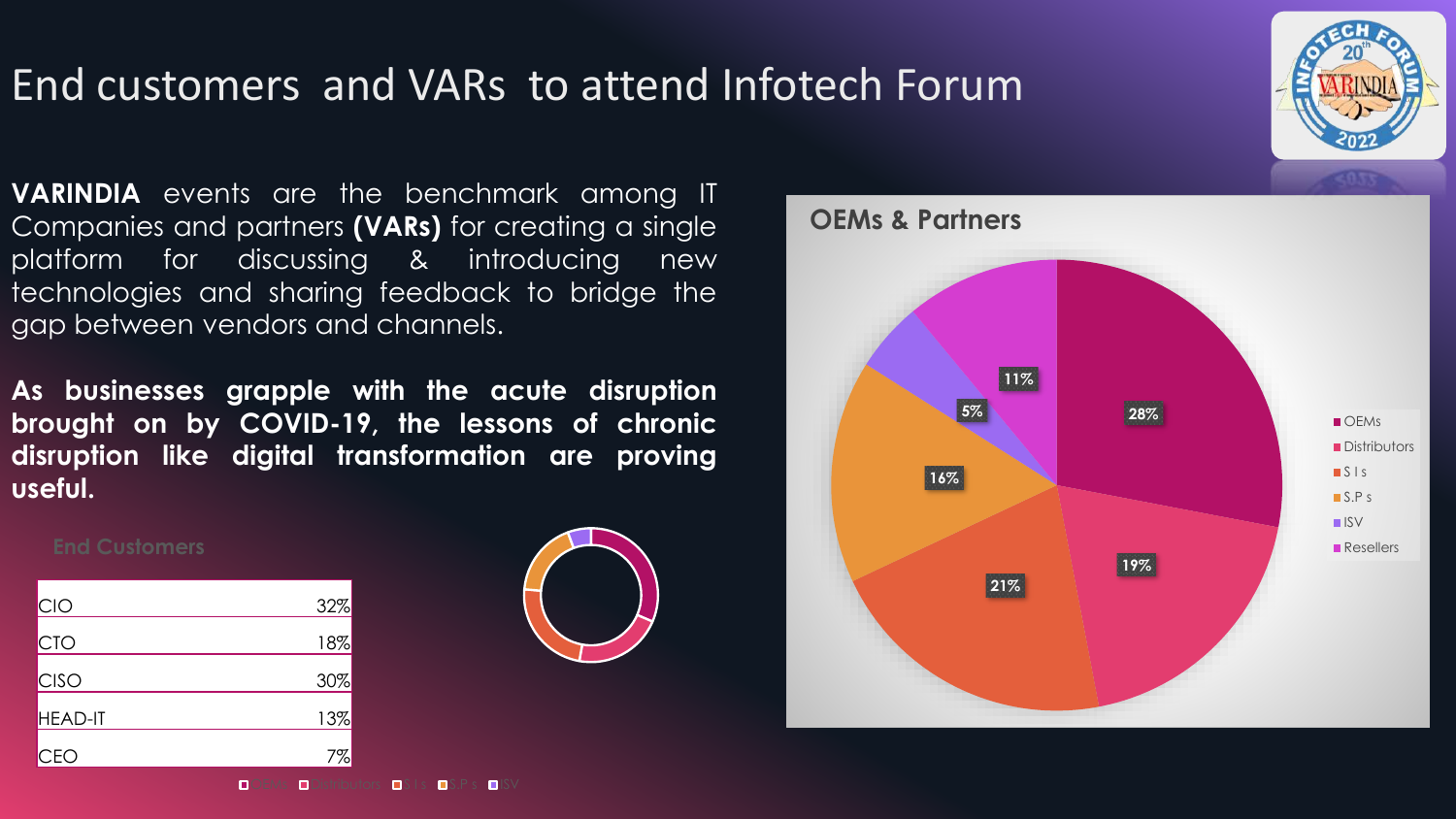### **Fact Sheet- Infotech Forum**

- **E** Latest trends in Branding & Marketing know-how
- Resources (Case Studies, Whitepapers, Annual report)
- Research Material (Statistic's, Surveys, Market Data)
- Industry Views/opinions from CIO/CMO & Peer group experiences
- Insights on successful deployments, Improving ROI and Reducing TCO

- **Subscriber Base –Over 20000 Active Subscribers**
- **Penetration -** Over **50** cities across India
- **Target Readership –** CXOs Primary: CIOs, CTOs, CISOs, CEOs, CFOs among others
- •11th edition of the Brand Book unveiled over a coveted event( Infotech Forum organised by VARINDIA), Where 500 CEO/CIO had attended from across the country over the virtual event.

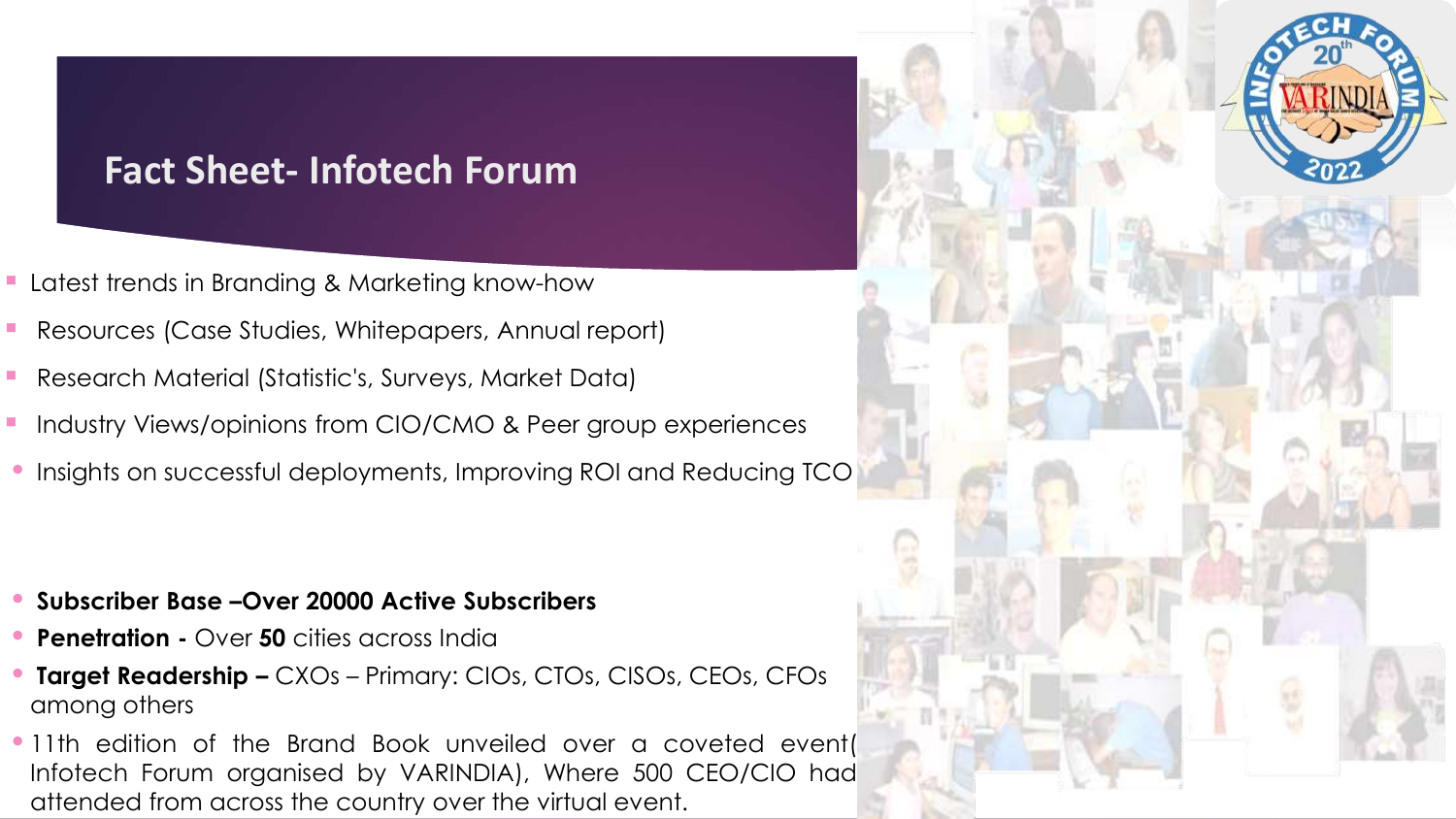## **Audience Profile**

- Predominantly male and female readers are of the age group of 25-55 years.
- Represents the senior management & middle management across the industry verticals in the metropolitan cities (Over 75%), either an IT decision maker or a decision influencer.
- Primary TA includes CIOs/CTOs/CISOs of large enterprises, Asset Managers/Data Centre Heads of large enterprises, IT Heads/IT investment decision makers.
- Secondary TA Other CXOs viz CEOs, COOs, CFOs, CMOs etc.(TA includes both existing as well as aspiring)
- The 10th edition will publish the vision of 50 CMOs, who are working strongly towards personalisation.



**645**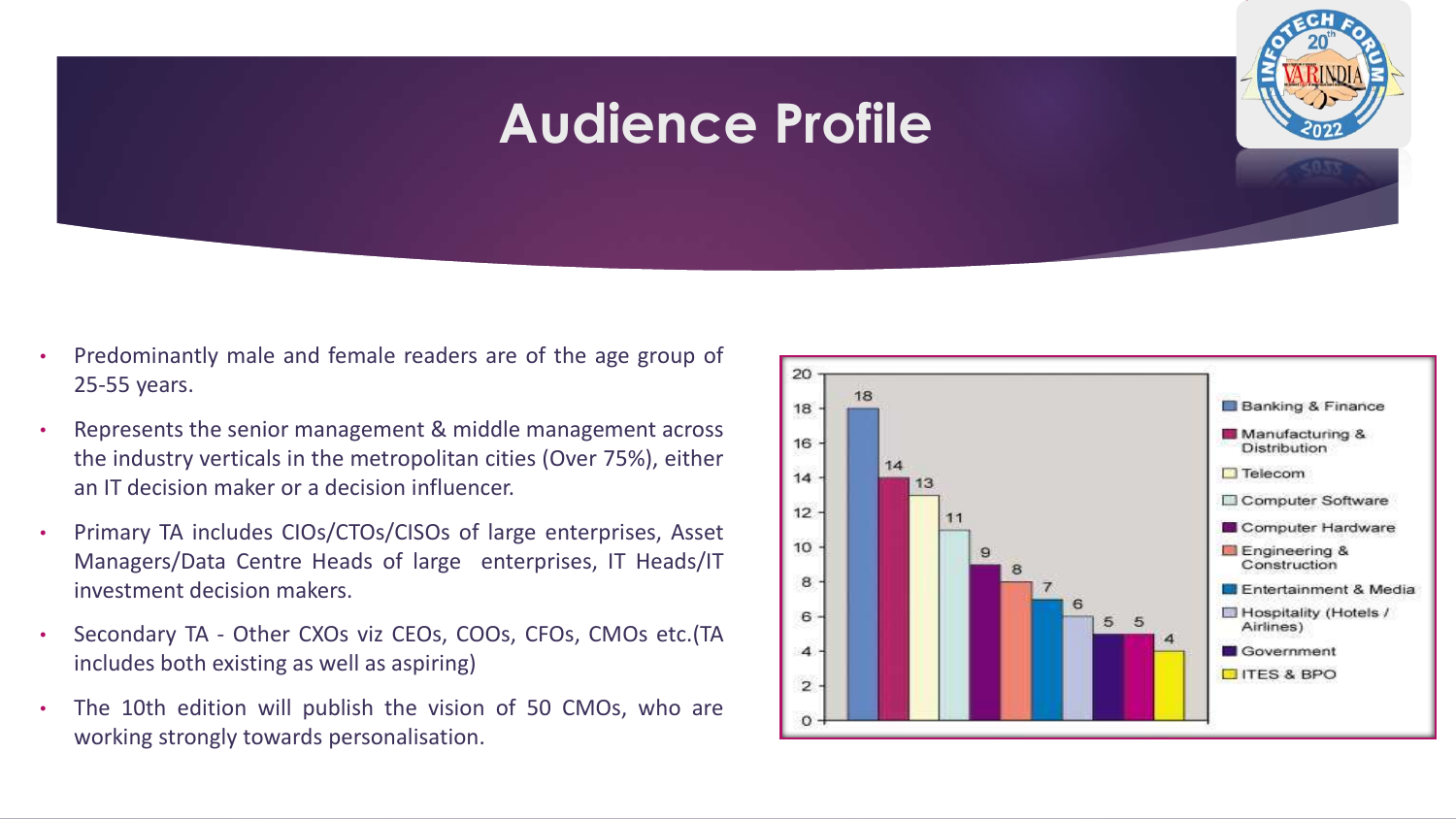## **The year 2022 to focus on Modern Marketing**

A recent report says that where the CMO and CIO work together, the enterprise is 76 percent more likely to outperform in terms of revenues and profitability. Modern marketing is about customer experience at every touchpoint, building relationships with customers, adapting continuously the new digital landscapes, and marketing across multiple channels to reach different consumers.

Another study says that CMOs increasingly are owning the digital strategy - the CIO or Technology Chief highlighting marketing's growing technology role. The fact is, unless you have got a huge budget, it's difficult to get your brand noticed. In light of these findings, there is a need for CMOs and CIOs to partner, which is critical than ever to achieve shared goals. Modern marketing understands that buyers have changed as most of the things are getting personalised and in some cases it'll through Hybrid.

Most of the CMOs also agree that when it comes to choosing, purchasing and implementing marketing and digital technologies in their organizations, marketing is taking a much bigger lead.

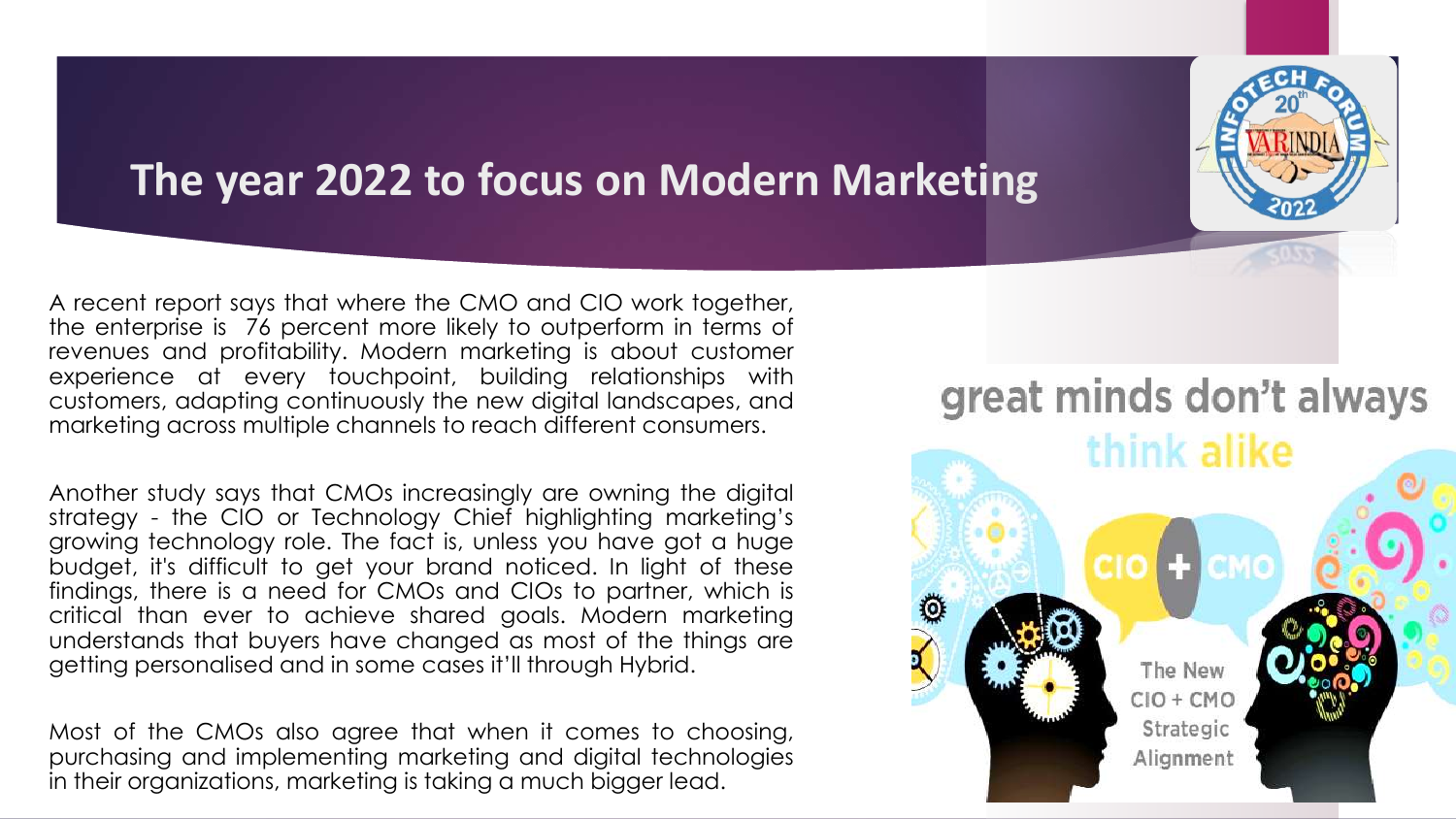#### **Report: 19th edition of Infotech Forum 2021- Summary**



#### **From across 20 Cities in** India

**25 Most Trusted & 50 Most Admired** brands are recognised in the IT **Forum** 

# 550 +<br>Delegates

## EVENT SUMMARY

**27th August, 2021 Venue: Virtual**

#### **Top Award Categories**

Eminent CIO's Of India Most Admired Brand Most Trusted Company Brand Icons Of India Women In Technology Leadership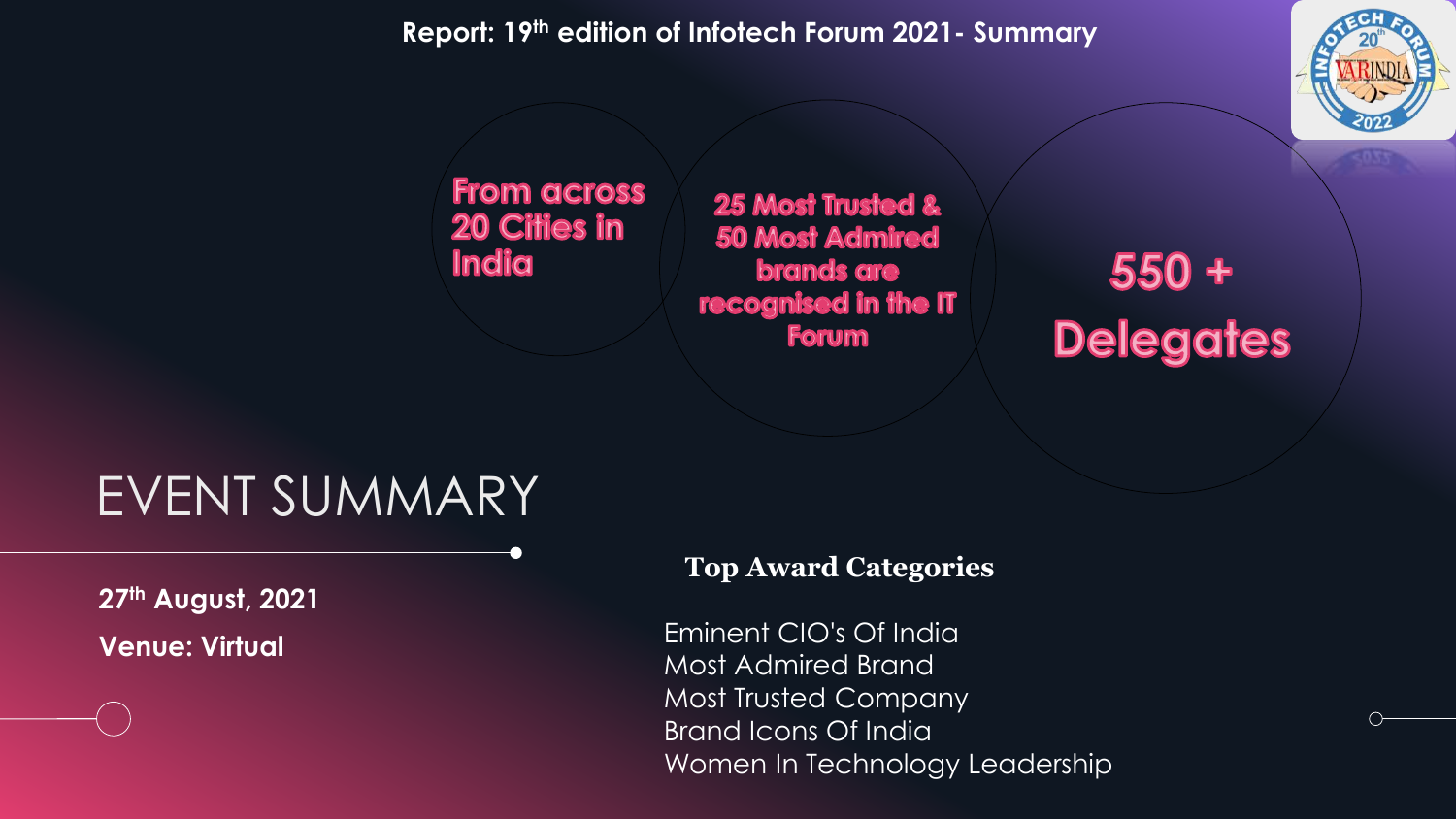